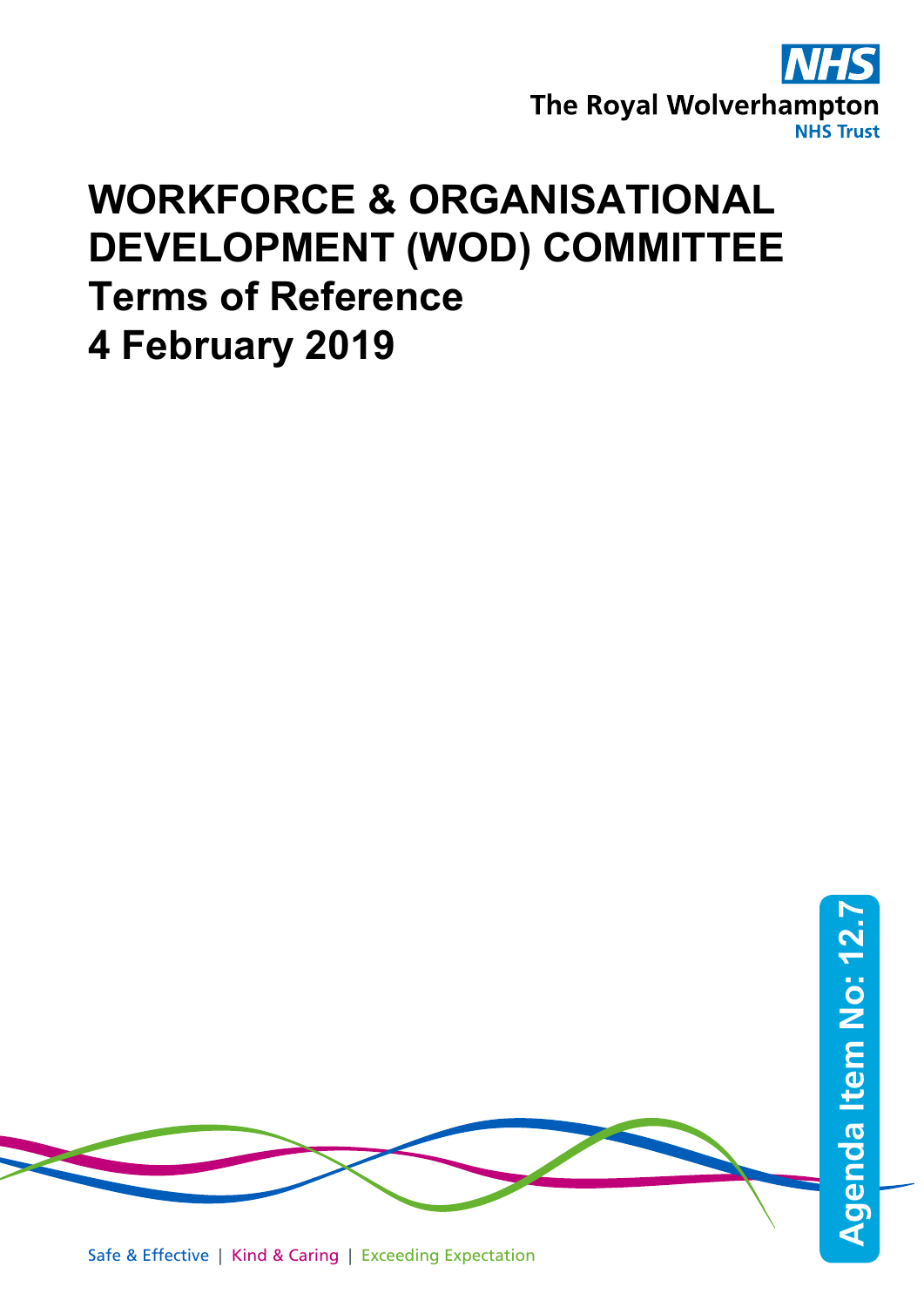## **WORKFORCE & ORGANISATIONAL DEVELOPMENT (WOD) COMMITTEE**

## **TERMS OF REFERENCE**

| <b>Trust Strategic</b><br><b>Objectives</b> | To attract, retain and develop all employees and improve employee<br>engagement year on year                                                                                                                                                                                                                                                                                                                                                                                                                                                                                                                                                                                                                                                                                                                                                                                                        |
|---------------------------------------------|-----------------------------------------------------------------------------------------------------------------------------------------------------------------------------------------------------------------------------------------------------------------------------------------------------------------------------------------------------------------------------------------------------------------------------------------------------------------------------------------------------------------------------------------------------------------------------------------------------------------------------------------------------------------------------------------------------------------------------------------------------------------------------------------------------------------------------------------------------------------------------------------------------|
| <b>BAF &amp; Trust Risks</b>                | SR 1 - Workforce - Recruitment and Retention of staff across the<br>Trust and in particular the future pipeline of nursing and medical staff.                                                                                                                                                                                                                                                                                                                                                                                                                                                                                                                                                                                                                                                                                                                                                       |
| <b>Meeting</b><br><b>Purpose/Remit</b>      | The purpose of the committee is to provide the Board with assurance<br>that:                                                                                                                                                                                                                                                                                                                                                                                                                                                                                                                                                                                                                                                                                                                                                                                                                        |
|                                             | The organisational development and workforce strategy,<br>structures, systems and processes are in place and<br>functioning to support employees in the provision and delivery<br>of high quality, safe patient care<br>Processes are in place to support optimum employee<br>$\bullet$<br>performance to enable the delivery of strategy and business<br>plans in line with the trust's values<br>The Trust is meeting its legal and regulatory duties in relation<br>$\bullet$<br>to its employees<br>Where there are human resource risks and issues that may<br>$\bullet$<br>jeopardise the Trusts ability to deliver its objectives, that these<br>are being managed in a controlled way through the Trust<br>Management Committee.<br>To provide assurance on the following key areas of workforce<br>governance:<br>Resourcing<br><b>Skills</b><br>Leadership & organisational effectiveness |
|                                             | Engagement.<br>Productivity                                                                                                                                                                                                                                                                                                                                                                                                                                                                                                                                                                                                                                                                                                                                                                                                                                                                         |
| <b>Responsibilities</b>                     | The Committee will lead on the assurance of the workforce and<br>organisational development including ensuring that:                                                                                                                                                                                                                                                                                                                                                                                                                                                                                                                                                                                                                                                                                                                                                                                |
|                                             | 1. Legal and regulatory requirements relating to the workforce are<br>met.<br>2. There is an overarching organisational development and human<br>resources strategy that enables the Trust to deliver its strategy,<br>vision and values<br>3. Effective identification and mitigation of Human Resources risks<br>within the supporting infrastructure of the Board Assurance<br><b>Framework and Risk Register</b><br>4. Robust workforce planning and recruitment processes are in<br>place, supported with attraction & retention approaches, to ensure<br>that the Trust has a workforce to deliver its strategy and annual                                                                                                                                                                                                                                                                    |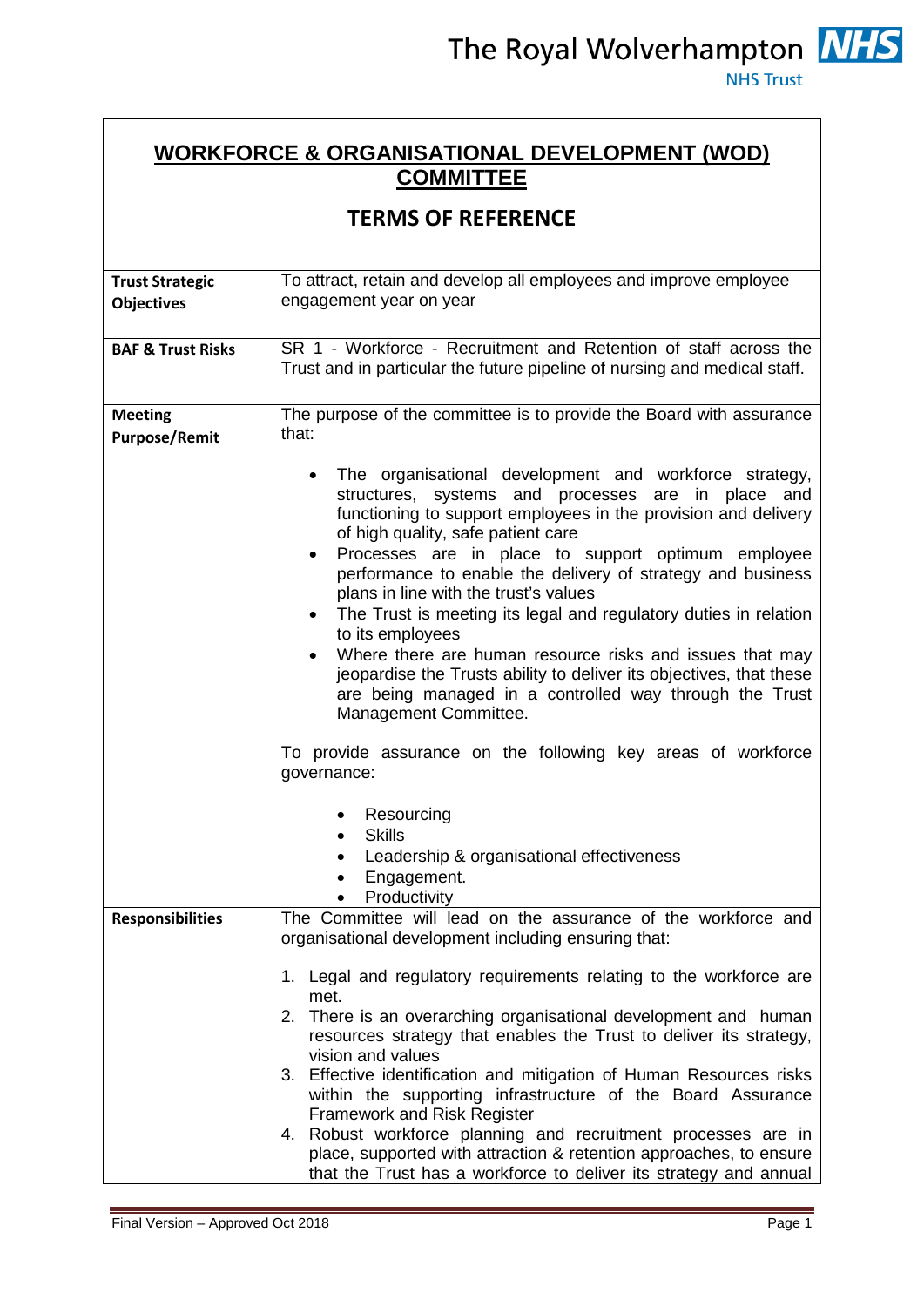The Royal Wolverhampton **NHS NHS Trust** 

|                        | plan<br>5. Mechanisms are in place and effective to communicate with and<br>inform the workforce in relation to strategy as well as constitution,<br>values and ethos.<br>6. The Trust is monitoring staff engagement and experience,<br>reviewing staff surveys (national & local) and delivering its plans to<br>achieve a highly motivated and engaged workforce to enhance the<br>quality of patient care<br>7. There are processes in place to identify and<br>develop<br>organisational structures, leadership and management capability<br>to ensure the delivery of the Trust's strategy<br>8. Arrangements are in place for the effective training and education<br>of the workforce in all professions and disciplines<br>9. The Trust is delivering its ambition and legal obligations in relation<br>to the Diversity/Equal opportunity of the workforce<br>10. Processes & resources are in place, to ensure the development of<br>healthy teams and indicators of poor team health are acted upon,<br>as well as support the wider Trust H&WB agenda.<br>11. Performance management reports are reviewed<br>12. National reports and best practice relating to Human Resource<br>Management and OD is shared, reviewed for relevant findings and<br>actions and the necessary actions implemented.<br>Supplementary areas for assurance:<br>13. Receive assurance on the HR aspects of any external/internal<br>compliance reviews that have raised concerns at Board and/or<br>Executive Team.<br>14. By exception, consider whistleblowing and receive assurance on<br>how workforce concerns raised are being dealt with.<br>15. Review the Board Assurance Framework/Trust Risk Register high<br>scoring risks for assurance on traction of actions, and adequacy of<br>controls and assurances taken e.g. staffing.<br>16. To review and monitor effectiveness of workforce related<br>strategies and key performance indicators such as:<br>Staff survey results (local and national)<br>O<br>Attendance levels<br>O<br>Demographic makeup of the organisation<br>O<br>Turnover<br>$\circ$<br>Occupational health data<br>$\circ$<br>Recruitment<br>$\circ$<br>o Annual Workforce plan |
|------------------------|------------------------------------------------------------------------------------------------------------------------------------------------------------------------------------------------------------------------------------------------------------------------------------------------------------------------------------------------------------------------------------------------------------------------------------------------------------------------------------------------------------------------------------------------------------------------------------------------------------------------------------------------------------------------------------------------------------------------------------------------------------------------------------------------------------------------------------------------------------------------------------------------------------------------------------------------------------------------------------------------------------------------------------------------------------------------------------------------------------------------------------------------------------------------------------------------------------------------------------------------------------------------------------------------------------------------------------------------------------------------------------------------------------------------------------------------------------------------------------------------------------------------------------------------------------------------------------------------------------------------------------------------------------------------------------------------------------------------------------------------------------------------------------------------------------------------------------------------------------------------------------------------------------------------------------------------------------------------------------------------------------------------------------------------------------------------------------------------------------------------------------------------------------------------------------------------------------|
|                        |                                                                                                                                                                                                                                                                                                                                                                                                                                                                                                                                                                                                                                                                                                                                                                                                                                                                                                                                                                                                                                                                                                                                                                                                                                                                                                                                                                                                                                                                                                                                                                                                                                                                                                                                                                                                                                                                                                                                                                                                                                                                                                                                                                                                            |
|                        | 17. The Trust has in place the range of policies necessary to<br>effectively manage the workforce and allow for fair and consistent<br>treatment of staff as well as receives assurance and recommends<br>support for policies relevant to HR/OD/Education/Training and<br>Occupational Health, on behalf of the Trust.                                                                                                                                                                                                                                                                                                                                                                                                                                                                                                                                                                                                                                                                                                                                                                                                                                                                                                                                                                                                                                                                                                                                                                                                                                                                                                                                                                                                                                                                                                                                                                                                                                                                                                                                                                                                                                                                                    |
| <b>Authority &amp;</b> | The WOD Committee is established to evaluate and report on the                                                                                                                                                                                                                                                                                                                                                                                                                                                                                                                                                                                                                                                                                                                                                                                                                                                                                                                                                                                                                                                                                                                                                                                                                                                                                                                                                                                                                                                                                                                                                                                                                                                                                                                                                                                                                                                                                                                                                                                                                                                                                                                                             |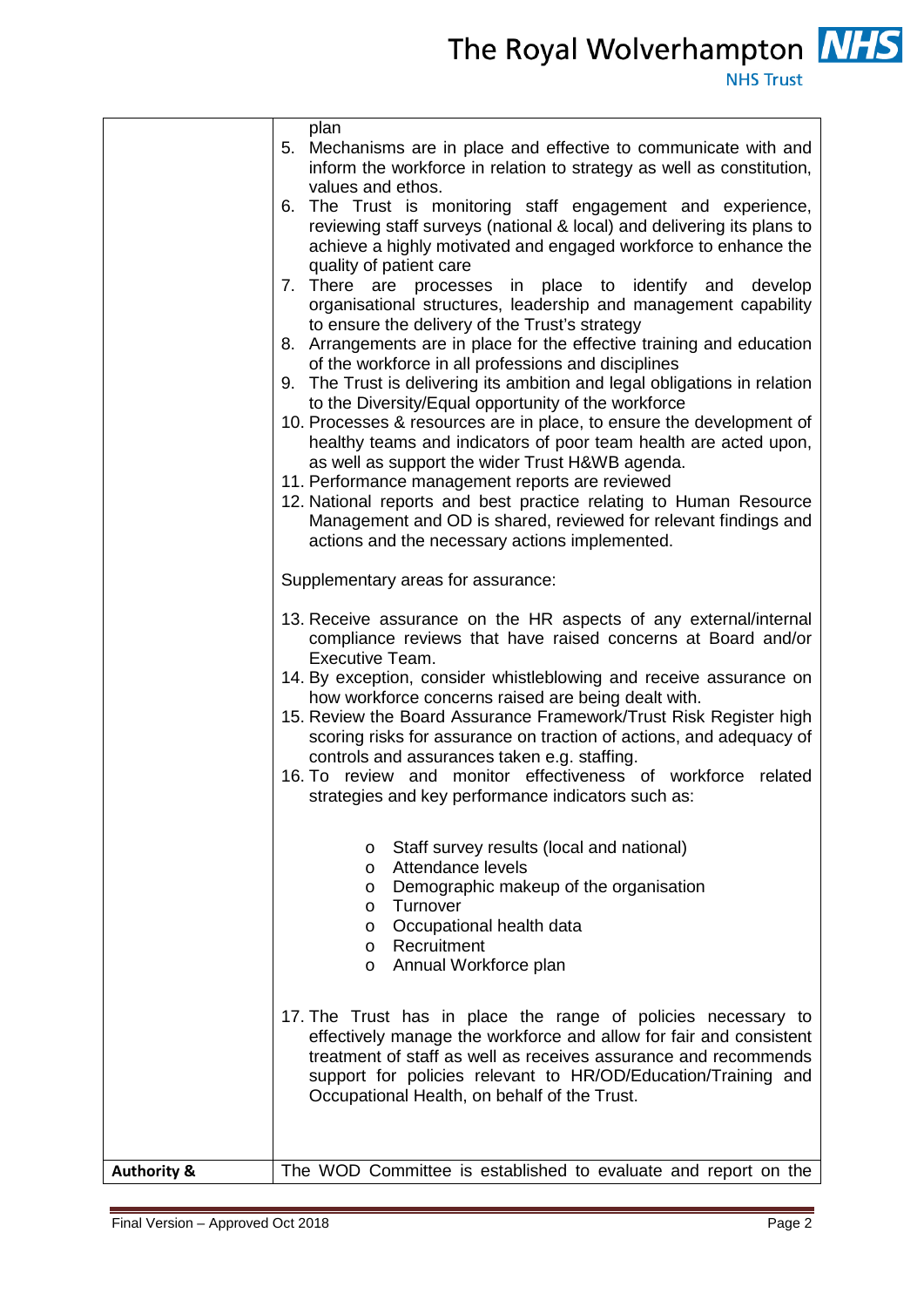The Royal Wolverhampton **NHS** 

**NHS Trust** 

| <b>Accountabilities</b>                 | workforce/OD agenda and the operation of risk management systems<br>and controls to the Trust Board.                                                                                                                                                                                                                                                                                                                                                                                                                                                                                                                                                                                                        |
|-----------------------------------------|-------------------------------------------------------------------------------------------------------------------------------------------------------------------------------------------------------------------------------------------------------------------------------------------------------------------------------------------------------------------------------------------------------------------------------------------------------------------------------------------------------------------------------------------------------------------------------------------------------------------------------------------------------------------------------------------------------------|
| <b>Reporting</b><br><b>Arrangements</b> | The Committee is authorised by the Trust Board to investigate any<br>activity within its terms of reference obtaining independent advice if<br>necessary. It is authorised to seek any information it requires from<br>any employee and all employees are directed to co-operate with any<br>request made by the Committee. The Committee shall transact its<br>business in accordance with national/local policy and in conformity<br>with the principles and values of public service (GP01).<br>The minutes will be submitted to the Trust Board, and the Chair shall<br>report on the main issues discussed and decisions made, highlighting<br>any matters of concern or significant risks identified. |
| Membership                              | Chair of the Committee<br>$\bullet$                                                                                                                                                                                                                                                                                                                                                                                                                                                                                                                                                                                                                                                                         |
|                                         | <b>Director of Workforce</b><br>Two Executive Directors, one of which is the Director of<br>Integration, the other Executive attendee to join on a rolling<br>attendance basis<br><b>Two Non-Executive Directors</b><br>Deputy Chief Operating Officers (or nominated representative)<br>Divisional Manager Estates & Facilities<br>$\bullet$                                                                                                                                                                                                                                                                                                                                                               |
| <b>Attendees</b>                        | <b>Deputy Director of Workforce</b><br>$\bullet$<br>Head of Education & Training<br>$\bullet$<br><b>Associate Chief Nurse</b><br>Head of Occupational Health and Wellbeing (as required)<br>Other Operational Leads, as required, which may include; Heads<br>of HR Advisory, Resourcing, Equalities and Workforce, as<br>appropriate<br>Other attendees may be requested to attend the meeting by the<br>Chair or may attend with the permission of the Chair.                                                                                                                                                                                                                                             |
| <b>Chair</b>                            | The Chair of the committee shall be the Trust board nominated Non-<br>Executive Director and if he/she is absent, another NED from those<br>present at the meeting                                                                                                                                                                                                                                                                                                                                                                                                                                                                                                                                          |
| Quorum                                  | Chair, (or nominated Deputy), and 4 other members, one of whom<br>must be:                                                                                                                                                                                                                                                                                                                                                                                                                                                                                                                                                                                                                                  |
|                                         | An Executive director<br>A Non-Executive director<br>A Deputy COO or Group Manager                                                                                                                                                                                                                                                                                                                                                                                                                                                                                                                                                                                                                          |
| <b>Frequency of</b><br>meetings         | The committee will meet bi-monthly.                                                                                                                                                                                                                                                                                                                                                                                                                                                                                                                                                                                                                                                                         |
| Administrative<br>support               | The HR & OD department will provide administrative support. Agenda<br>and papers will be circulated 4 working days prior to the meeting.                                                                                                                                                                                                                                                                                                                                                                                                                                                                                                                                                                    |